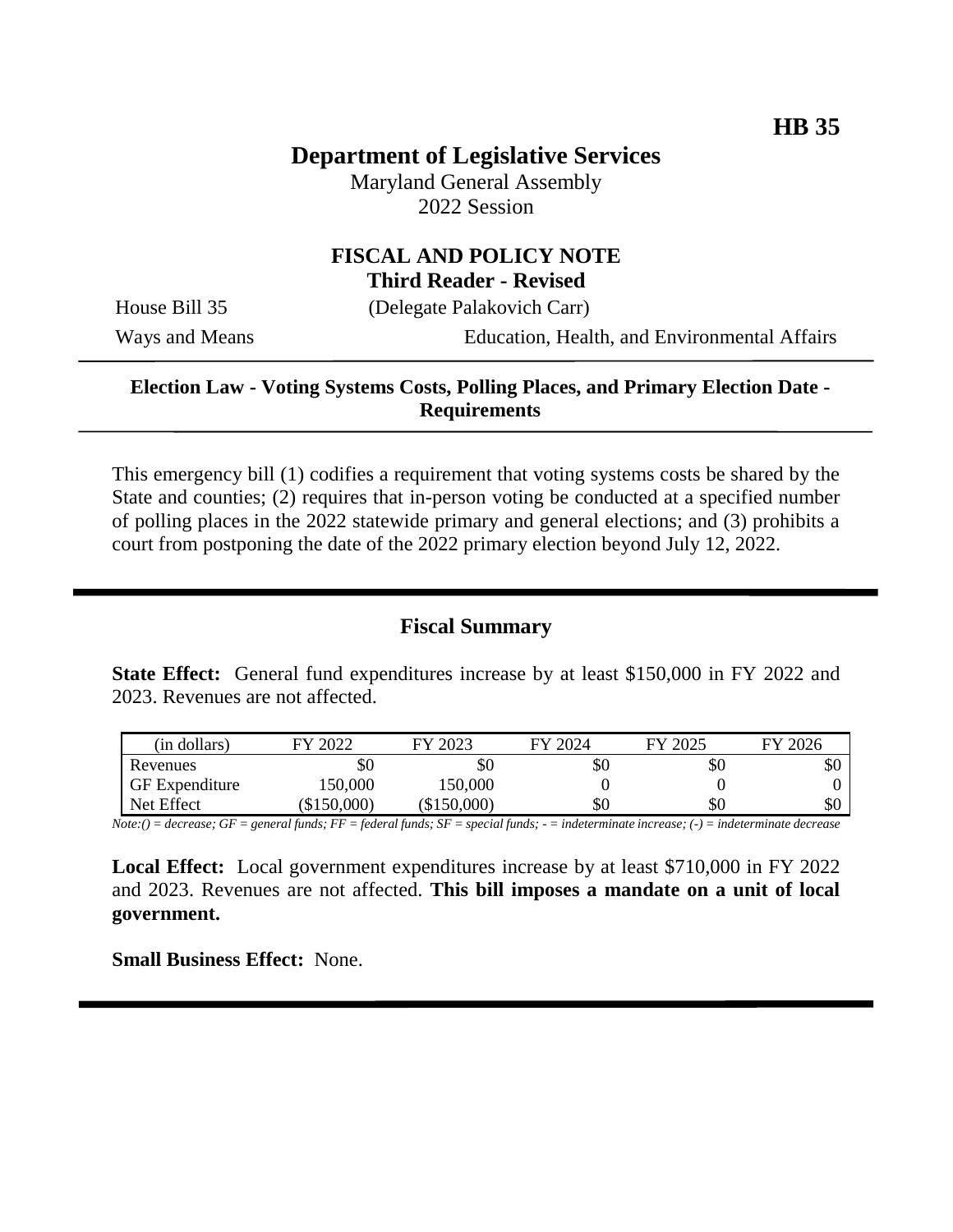# **Analysis**

#### **Bill Summary:**

#### *Voting System Costs*

The bill codifies an uncodified provision of Chapter 564 of 2001, by requiring, within the Election Law Article of the Annotated Code of Maryland, that (1) each county pay for its share of 50% of the State's cost of acquiring and operating the uniform statewide voting systems for voting in polling places and for absentee voting, including the cost of maintenance, storage, printing of ballots, technical support and programming, related supplies and materials, and software licensing fees and (2) a county's share of the cost of acquiring and operating the uniform statewide voting systems be based on the county's voting age population. The bill also repeals related uncodified provisions of Chapter 564 of 2001 (described below under Current Law).

The bill establishes the intent of the General Assembly that the bill codifies, and makes no substantive change to, the cost-sharing requirements for the uniform statewide voting systems between the State and county governments as enacted by Chapter 564 of 2001.

### *Polling Places for the 2022 Elections*

The bill requires that, in both the 2022 statewide primary and general elections, in-person voting on Election Day must be conducted at a total number of precinct polling places that is at least equal to the total number of precinct polling places that were open for in-person voting on Election Day in the 2018 statewide general election. The total number of precinct polling places required by the bill to be open for voting in the 2022 statewide primary and general elections may not be reduced (1) by a local board of elections or the State Board of Elections (SBE), under specified authority under the Election Law Article governing the establishment and alteration of precincts and polling place locations; (2) by a circuit court or any other court, under specified authority under the Election Law Article for SBE or a local board to petition a circuit court to take action in emergency circumstances; or (3) with the exception of emergency authority of the Governor, by a person acting under authority of any other provision of law. The bill does not limit the authority of the Governor to specify alternate voting locations during a declared state of emergency.

#### *Primary Election Date*

The bill prohibits a circuit court or any other court from postponing the date of the 2022 statewide primary election to any date after July 12, 2022.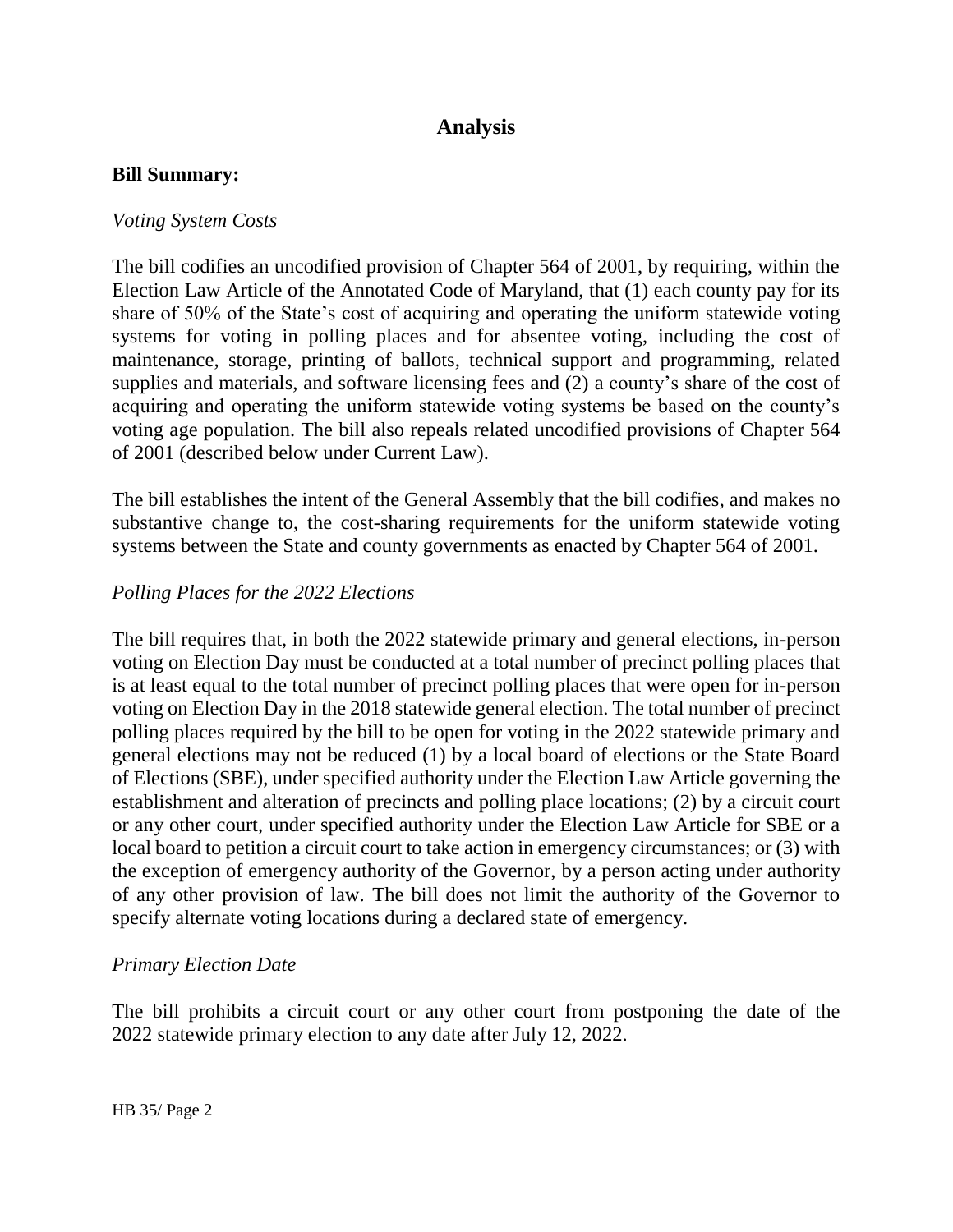# **Current Law:**

## *Chapter 564 of 2001 Funding Provisions*

Under Chapter 564 of 2001, which requires SBE to acquire uniform statewide voting systems for voting in polling places and for absentee voting, each county must pay its share of one-half of the State's cost of acquiring and operating the voting systems, including the cost of maintenance, storage, printing of ballots, technical support and programming, related supplies and materials, and software licensing fees. Chapter 564 requires a county's share of the cost of acquiring and operating the uniform statewide voting systems to be based on the county's voting age population.

Chapter 564 also included provisions allowing for delayed implementation and funding of the uniform statewide voting systems by counties that had purchased a voting system within the previous 10 years. It also required that 50% of federal funds received for improvements in voting systems and equipment be distributed to the State and 50% be distributed to the counties that had implemented the uniform statewide voting system.

### *Establishment and Alteration of Precincts and Polling Place Locations*

As it deems expedient for the convenience of voters, a local board of elections may (1) create and alter the boundaries for precincts in the county; (2) designate the location for polling places in any election district, ward, or precinct in the county; and (3) combine or abolish precincts. A local board may not create or change a precinct boundary or polling place during the period beginning the Tuesday that is 13 weeks prior to a primary election, through the day of the general election; however, subject to the approval of SBE, a local board may create a new precinct or change a precinct boundary or polling place if the local board determines that an emergency exists.

#### *Emergency Action by the Governor or a Court*

In the event of a state of emergency, declared by the Governor, that interferes with the electoral process, the emergency proclamation may (1) provide for the postponement, until a specific date, of the election in part or all of the State; (2) specify alternate voting locations; or (3) specify alternate voting systems.

If emergency circumstances, not constituting a declared state of emergency, interfere with the electoral process, SBE or a local board, after conferring with SBE, may petition a circuit court to take any action the court considers necessary to provide a remedy that is in the public interest and protects the integrity of the electoral process.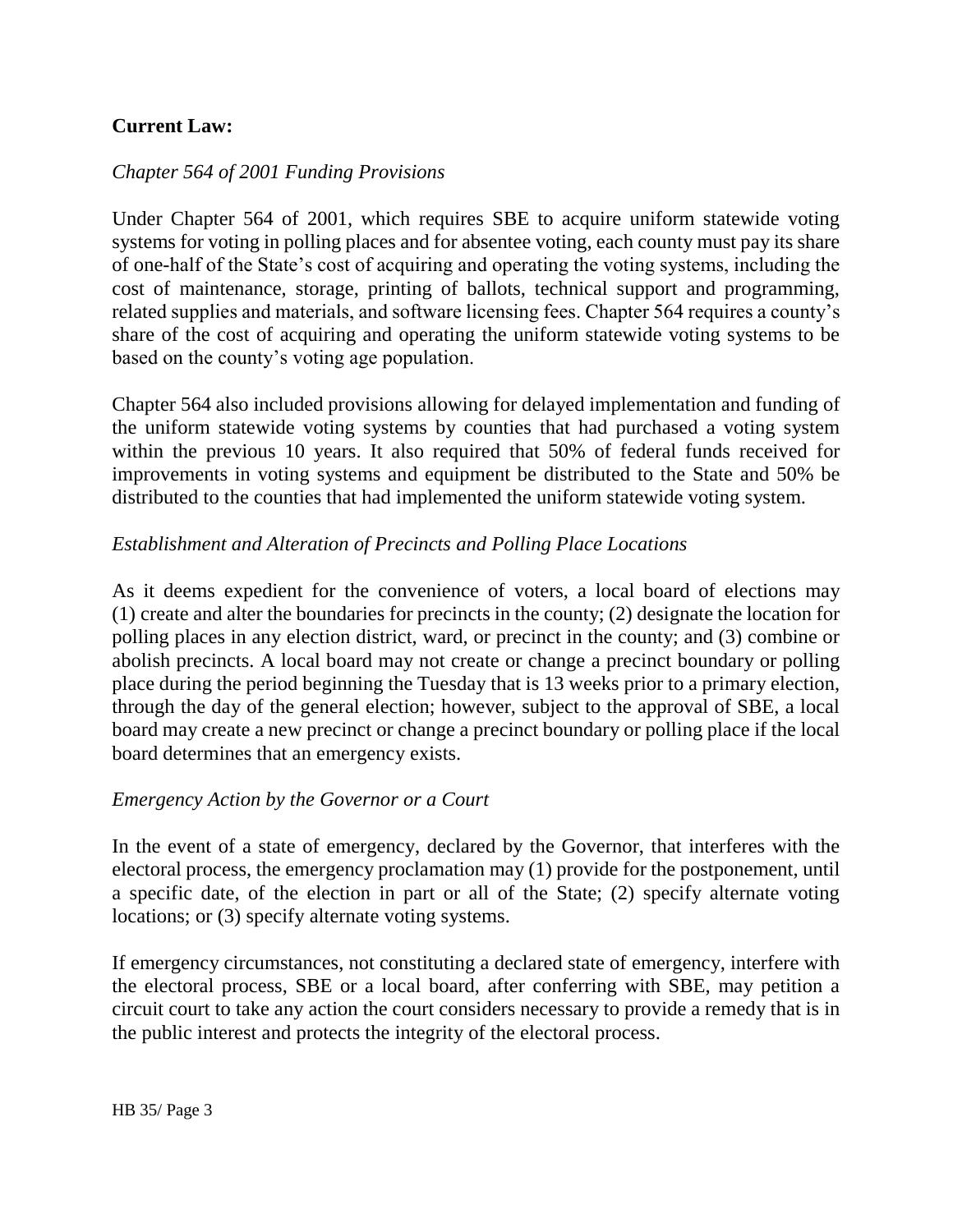## *Primary Election Date*

In the year in which the Governor is elected, a primary election must be held on the last Tuesday in June (June 28 in 2022).

## **State and Local Expenditures:**

#### *Polling Places for the 2022 Elections*

General fund expenditures increase by at least \$150,000 in both fiscal 2022 and 2023 and local government expenditures increase by at least \$710,000 in both fiscal 2022 and 2023. This estimate is based on information collected from a majority of the counties regarding numbers of additional polling places and additional election judges needed – in comparison to what the counties are otherwise planning for in the absence of the bill – to operate a total number of polling places for the 2022 primary election that is at least equal to the number of 2018 general election polling places. The Maryland Association of Election Officials indicates that many, but not all, counties, in the absence of the bill, plan to consolidate certain polling places for the 2022 elections to (1) reduce voter confusion about polling places that are nearby or in the same building (that can cause voters to stand in line for the wrong polling place); (2) to address election judge shortages in certain counties; (3) to account for some locations being unavailable for the primary election in the summer (for reasons such as school renovations or private facilities already having events scheduled); and/or (4) to reduce costs.

As mentioned above, this estimate is based on information collected from a majority of the counties, and State and local expenditures increase by a greater amount than the minimum amounts stated above to the extent that the number of additional polling places and/or election judges needed statewide to meet the bill's requirement are greater than the minimum numbers of additional polling places and election judges assumed for this estimate (discussed below).

The estimate is based on the following assumptions:

- at least 2,500 additional election judges are needed to meet the bill's requirement;
- those additional election judges are paid at least \$225 total, on average, for training and for working on Election Day (with the cost paid for by the counties);
- at least 180 additional polling places are operated to meet the bill's requirement; and
- the additional polling places and election judges result in costs for additional election judge training staff, voting system equipment testing staff, Election Day field support staff, and voting system equipment transportation (with these costs assumed to be split by the State and counties).